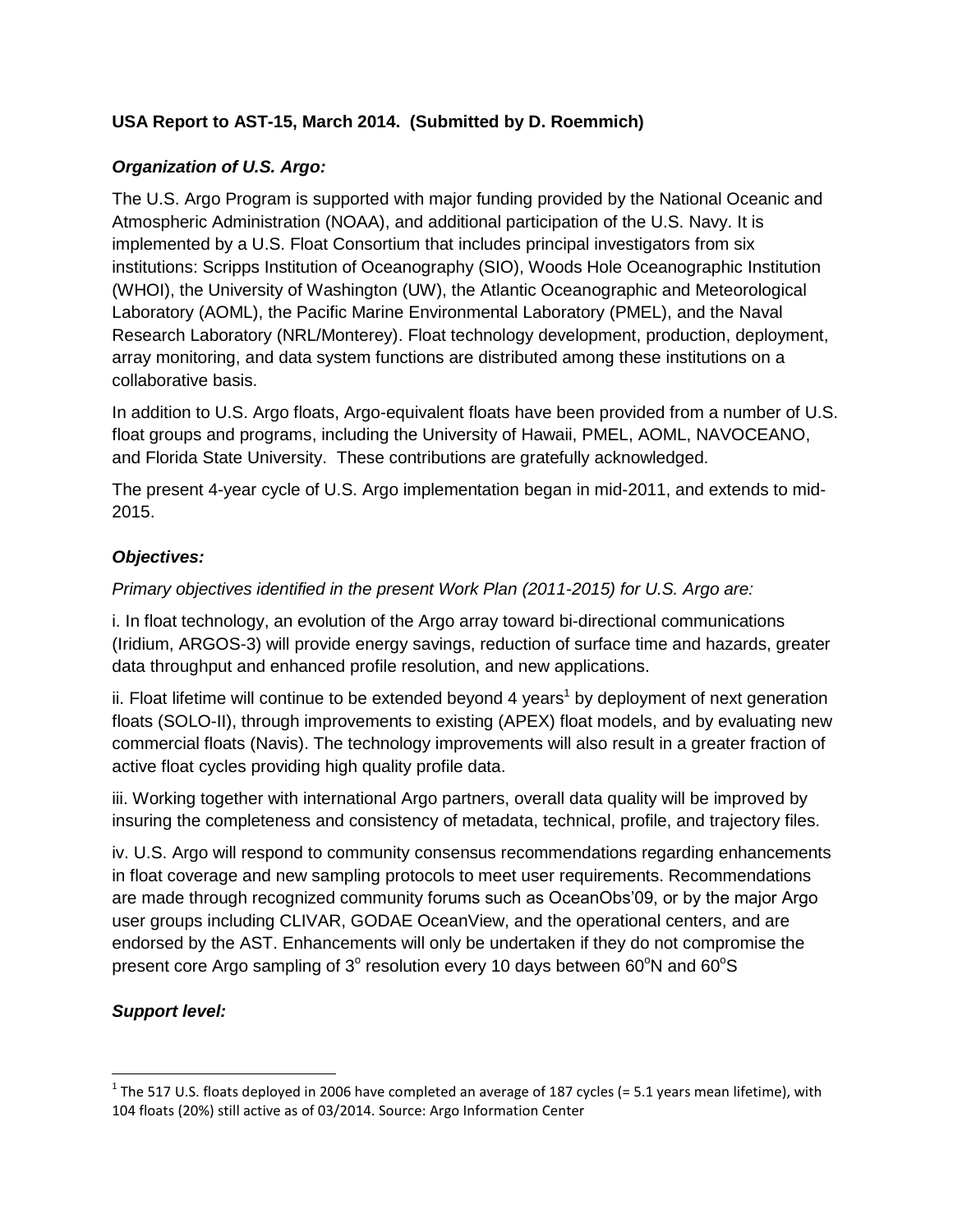The support level for U.S. Argo is aimed at providing half of the global Argo array. The target level is 1500 active floats, and was based on a deployment rate of about 412 floats per year. Due to level funding, the number of floats has decreased to less than 350 per year. However, with increases in the mean lifetime of floats, the actual number of active floats has increased.

The U.S. Argo effort includes float production and deployment, technology improvement, communications, data system development and implementation for real-time and delayed-mode data streams, and participation in international Argo coordination, Regional Centers and outreach activities.

Beginning in 2011, U.S. Argo began development and testing of Deep Argo floats. These instruments will profile from pressures as great as 6000 dbar, and be capable of 100+ cycles. Deployment of initial prototypes has begun, including both Deep APEX and Deep SOLO instruments. A multi-national (N.Z., Australia, U.S.) Deep Argo cruise is planned for June 2014, including further prototype deployments and testing of the SBE-61 CTD. A regional pilot array of Deep Argo floats is planned for deployment in 2015.

## *Status:*

As of March, 2014, there are 2000 active U.S. Floats (source AIC) and these have completed an average of 127 cycles. Of the active floats (Fig 1), 1817 are provided by U.S. Argo and 183 by partnering Argo-equivalent programs. The number of US Argo float deployments (not including Argo-equivalent) decreased slightly in 2013 to 320 from 332 in 2012 (Fig 2).



*Fig 1 Positions of 2000 active U.S. floats (green dots) as of March 2014.*

The highest priority for U.S. Argo is to sustain the core global Argo array. Specific plans for 2014 float deployments, as they evolve, are posted on the AIC deployment planning links. A major U.S./New Zealand/Australia deployment cruise in the Southwest Pacific Ocean was carried out in mid-2013 on R/V Kaharoa, adding 75 floats to the western boundary region of that